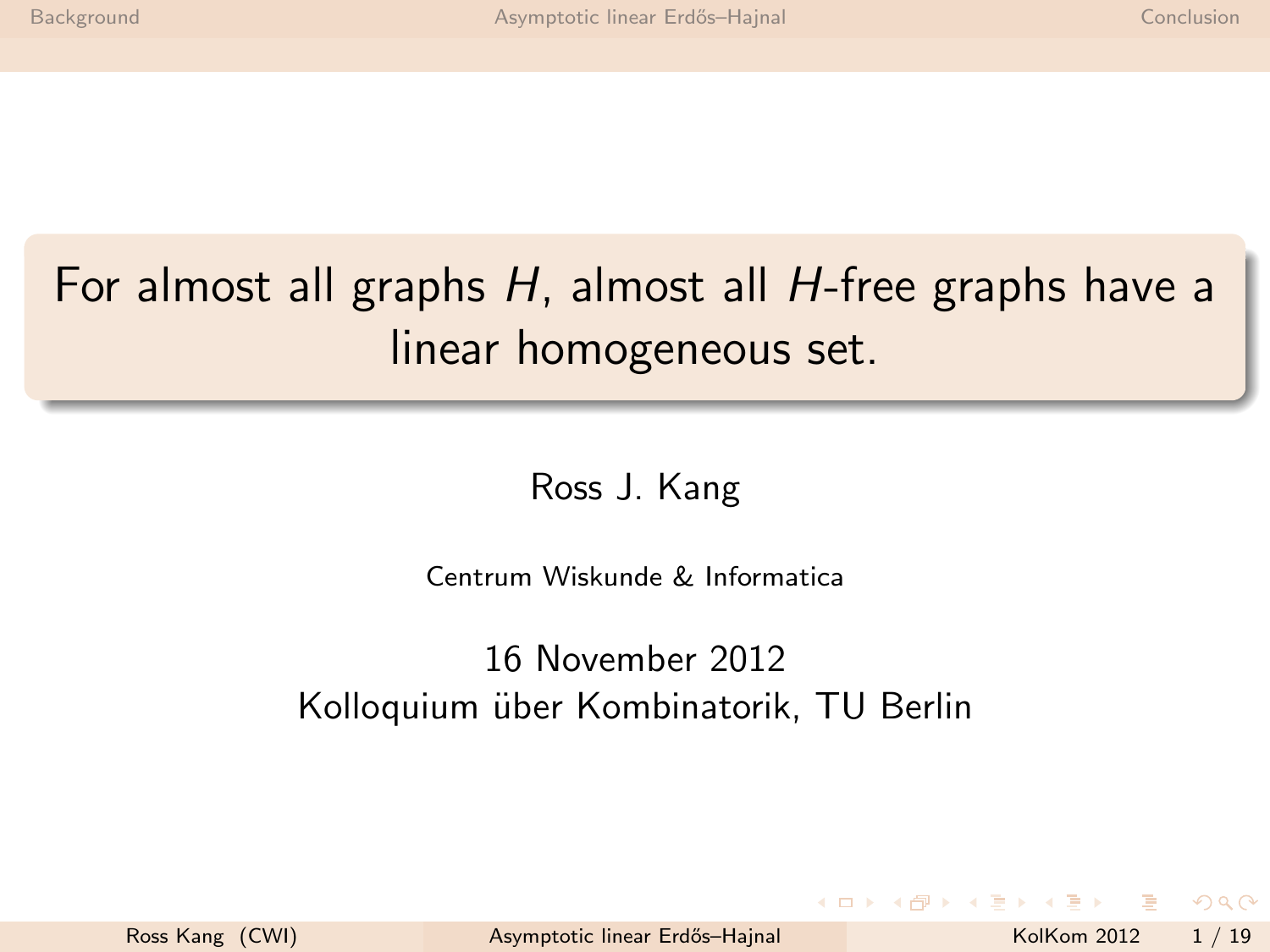### Background: homogeneous sets

A homogeneous set in a graph G is a stable or complete subset of  $V(G)$ . We shall be interested in

<span id="page-1-0"></span>
$$
h(G) \equiv \max\{\alpha(G), \omega(G)\},
$$

the order of a largest homogeneous set in G.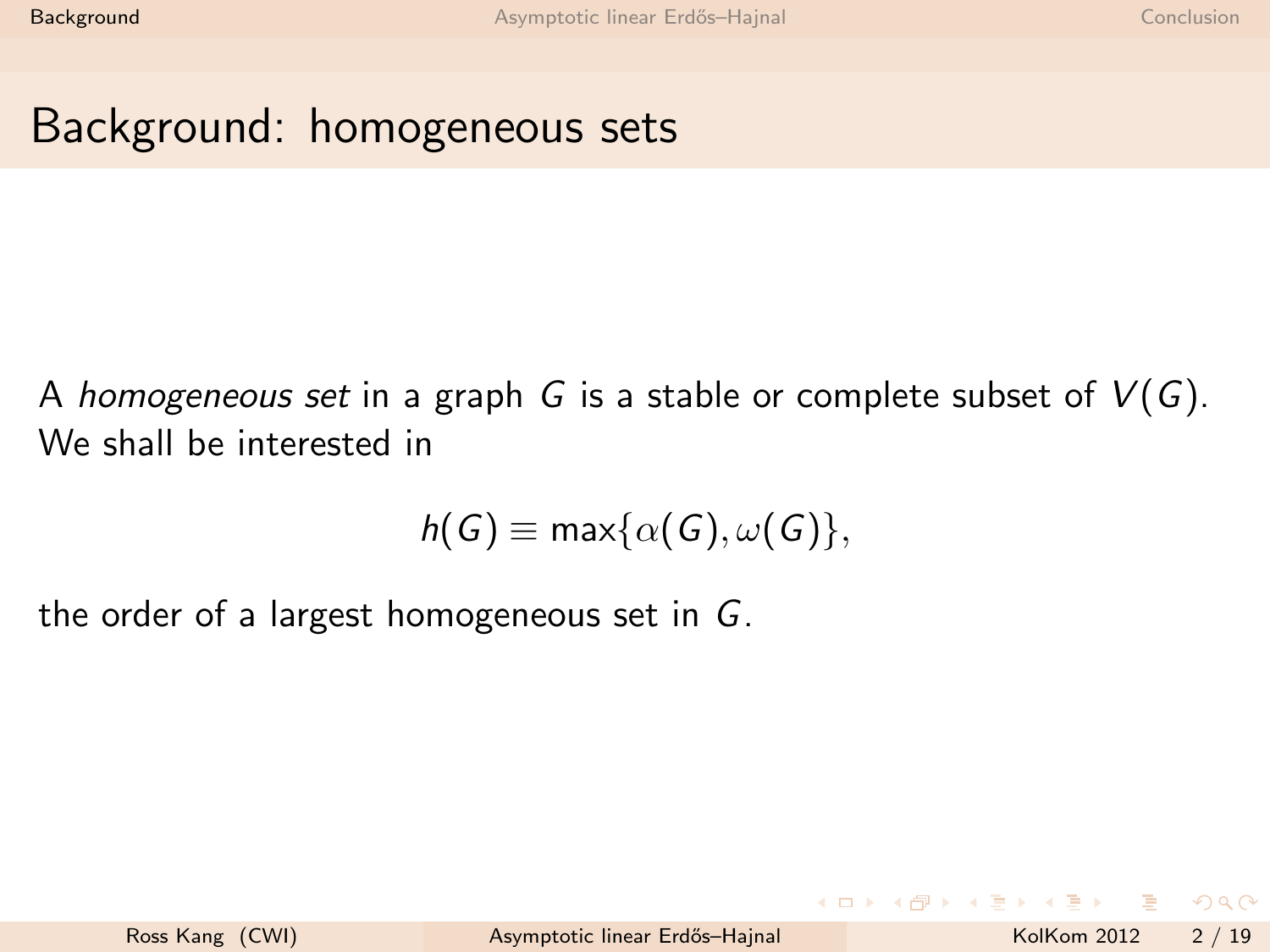## Background: homogeneous sets

Lower bounds on  $h$  (a.k.a. upper bounds on Ramsey numbers) are fundamental in extremal combinatorics.

Erdős & Szekeres ('35) and Erdős ('47) showed

$$
h(G) \ge \frac{1}{2} \log_2 |V(G)|
$$
 for all *G*, while  

$$
h(G) \le 2 \log_2 |V(G)|
$$
 for some *G* with  $|V(G)|$  large enough.

The factors  $1/2$  and 2 are best known even after more than six decades $^1$ .

<span id="page-2-0"></span> $^1$ Lower-order improvements by Spencer ('75), Thoma[son](#page-1-0) [\('](#page-3-0)[8](#page-1-0)[8\)](#page-2-0) [an](#page-3-0)[d](#page-0-0)[C](#page-10-0)[o](#page-1-0)[nl](#page-0-0)o[n](#page-10-0) [\(](#page-11-0)['09](#page-0-0)[\).](#page-26-0) Ross Kang (CWI) **Asymptotic linear Erdős–Hajnal** KolKom 2012 3 / 19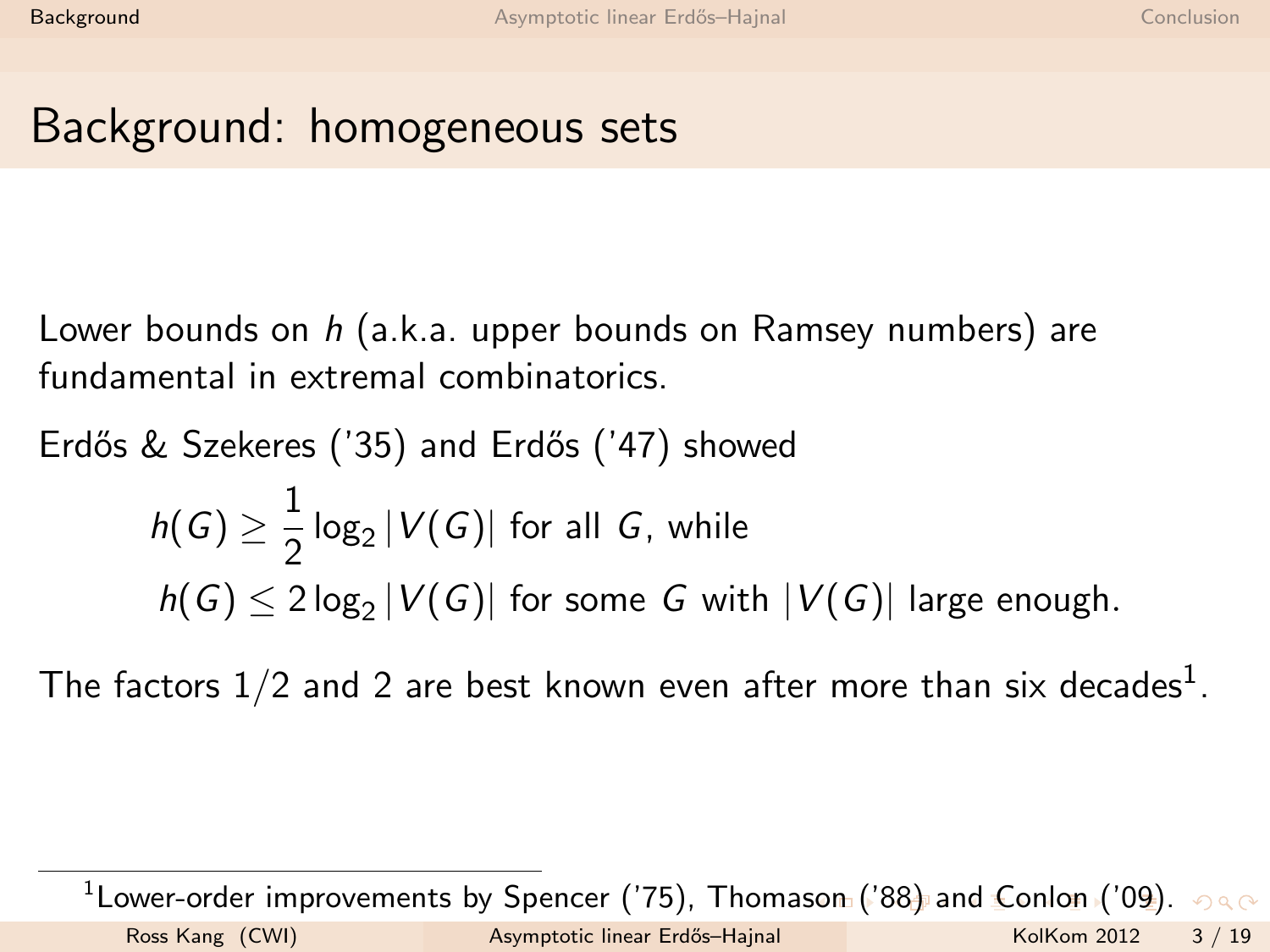We will focus on the following question.

<span id="page-3-0"></span>How is h(G) affected by the exclusion from G of a fixed graph H as an induced subgraph?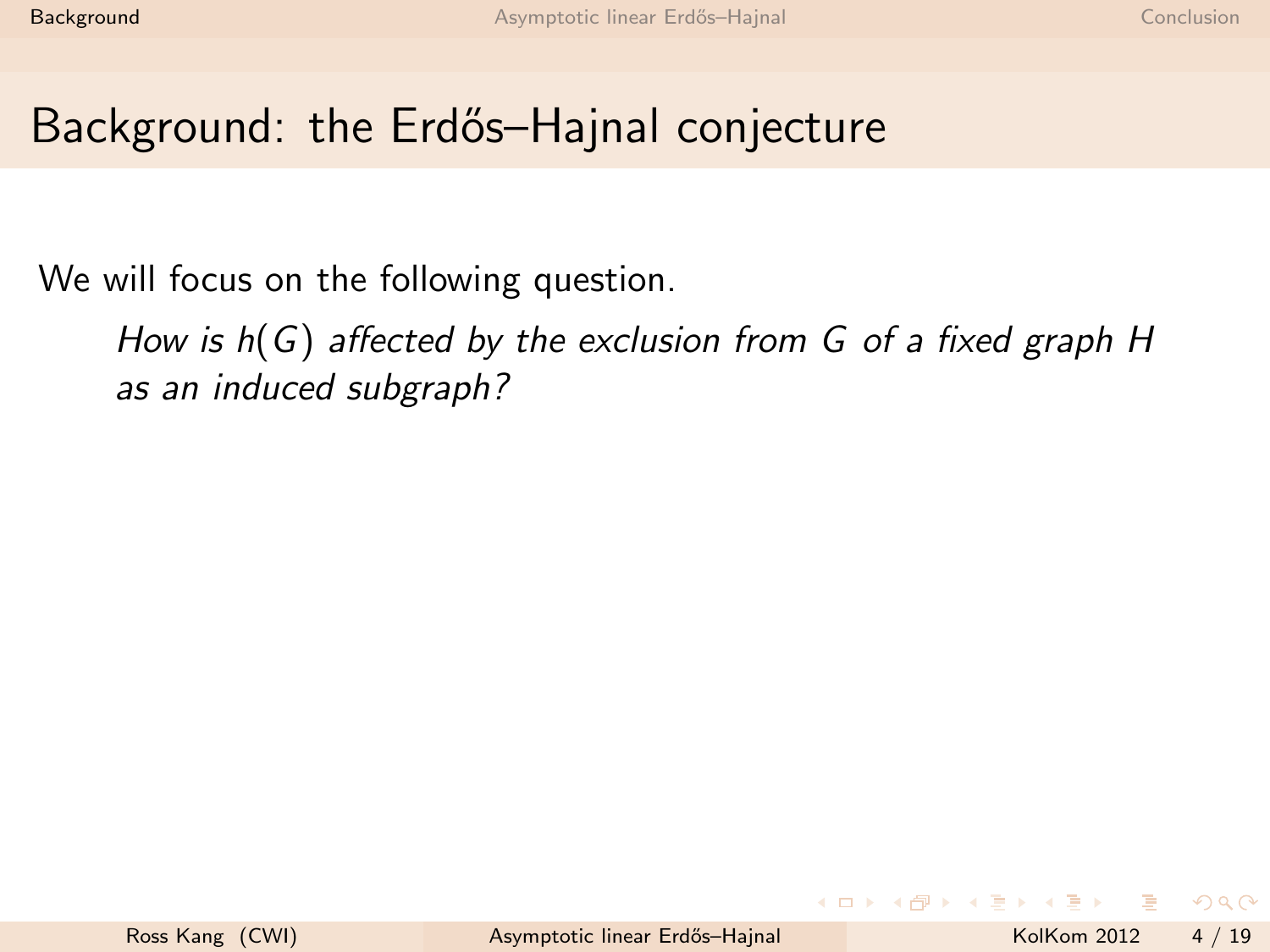We will focus on the following question.

How is h(G) affected by the exclusion from G of a fixed graph H as an induced subgraph?

Erdős & Hajnal proved that  $h(G)$  is significantly larger than in general.

Theorem (Erdős and Hajnal, 1989)

For any H, there exists  $\varepsilon' = \varepsilon'(H) > 0$  such that

$$
G \not\supseteq_i H \implies h(G) > e^{\varepsilon' \sqrt{\log |V(G)|}}.
$$

They also conjectured something stronger.

 $\Omega$ 

 $(1 - 1)$   $(1 - 1)$   $(1 - 1)$   $(1 - 1)$   $(1 - 1)$   $(1 - 1)$   $(1 - 1)$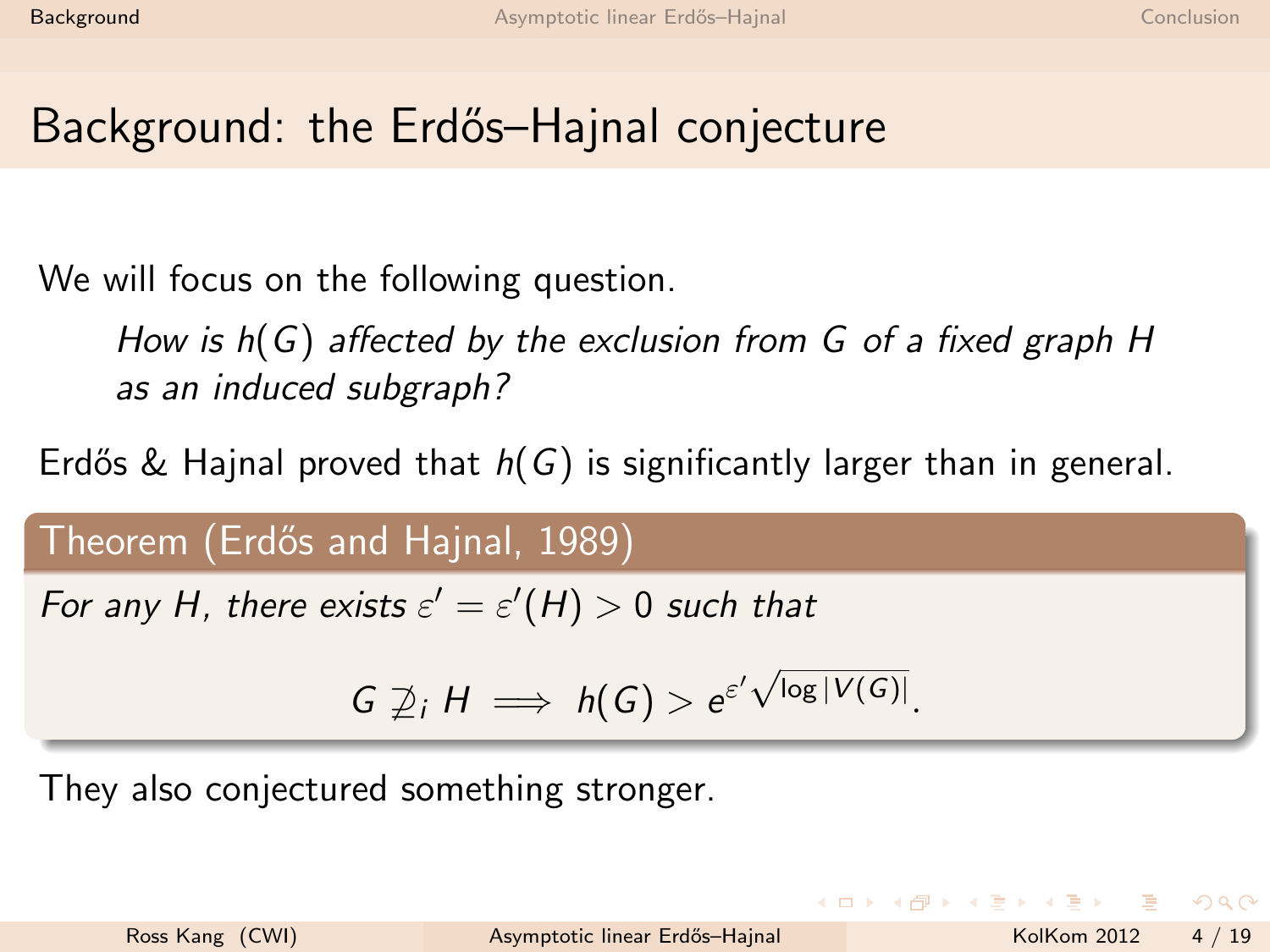Conjecture (Erdős and Hajnal, 1989)

For any H, there exists  $\varepsilon = \varepsilon(H) > 0$  such that

 $G \not\supseteq_i H \implies h(G) > |V(G)|^{\varepsilon}.$ 

Notation: If there exists  $\varepsilon > 0$  such that  $G \ncong_i H \implies h(G) > |V(G)|^{\varepsilon}$ , then we say  $H$  has the  $Erd\tilde{o}s$ -Hajnal property.

 $\Omega$ 

イロト イ何 トイヨ トイヨ トー ヨ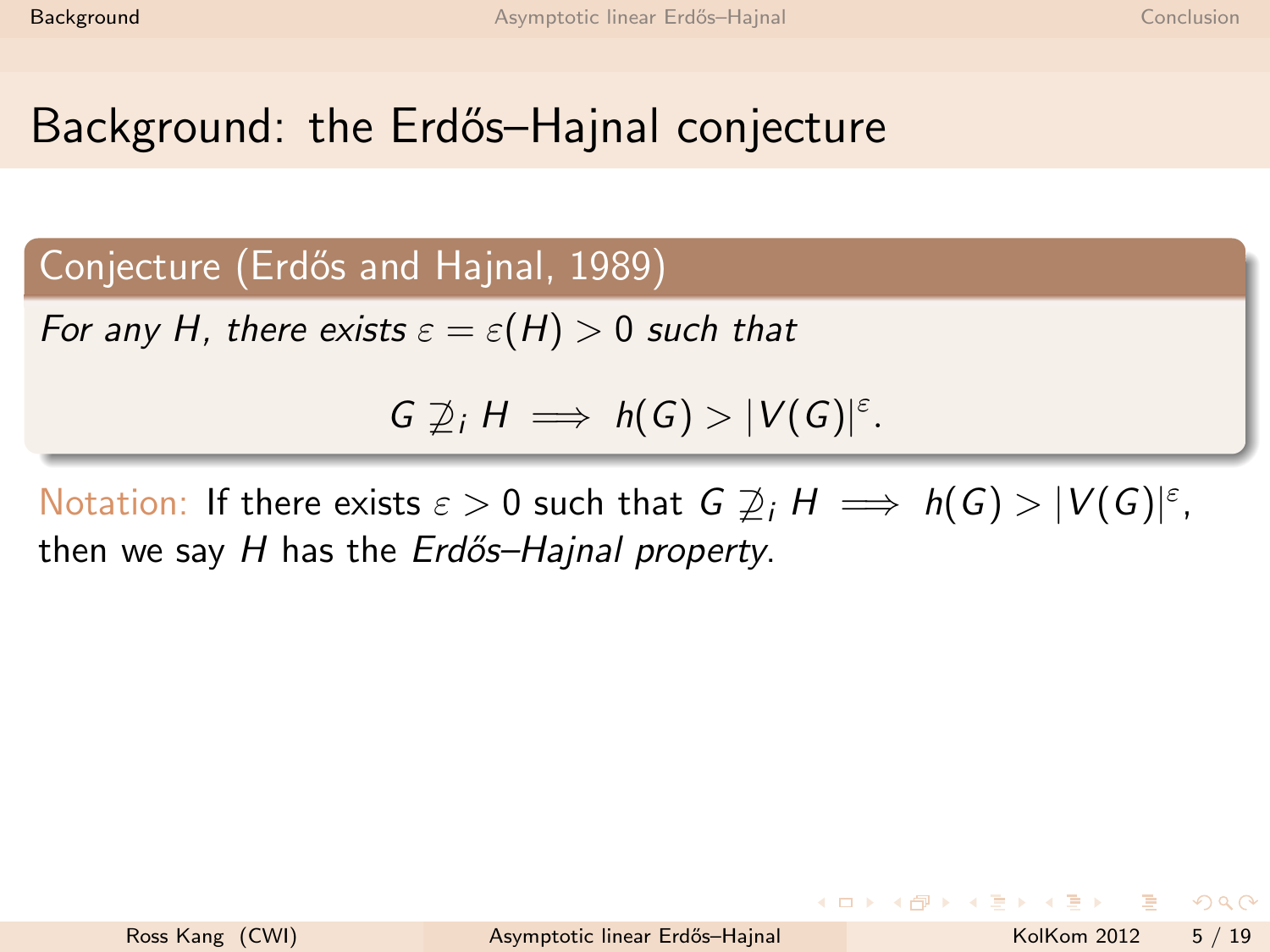Conjecture (Erdős and Hajnal, 1989)

For any H, there exists  $\varepsilon = \varepsilon(H) > 0$  such that

 $G \not\supseteq_i H \implies h(G) > |V(G)|^{\varepsilon}.$ 

Notation: If there exists  $\varepsilon > 0$  such that  $G \ncong_i H \implies h(G) > |V(G)|^{\varepsilon}$ , then we say  $H$  has the  $Erd\tilde{o}s$ -Hajnal property.

### The state of the art.

Erdős & Hajnal, Alon, Pach & Solymosi ('01), Chudnovsky & Safra ('08):

- $\bullet$  K<sub>1</sub>, the path  $P_4$  and the bull graph have the E–H property;
- <sup>2</sup> the E–H property is closed under complementation and substitution.

The cycle  $C_5$  and the path  $P_5$  are at present open.

K ロ ▶ K 個 ▶ K 로 ▶ K 로 ▶ 『로 『 YO Q @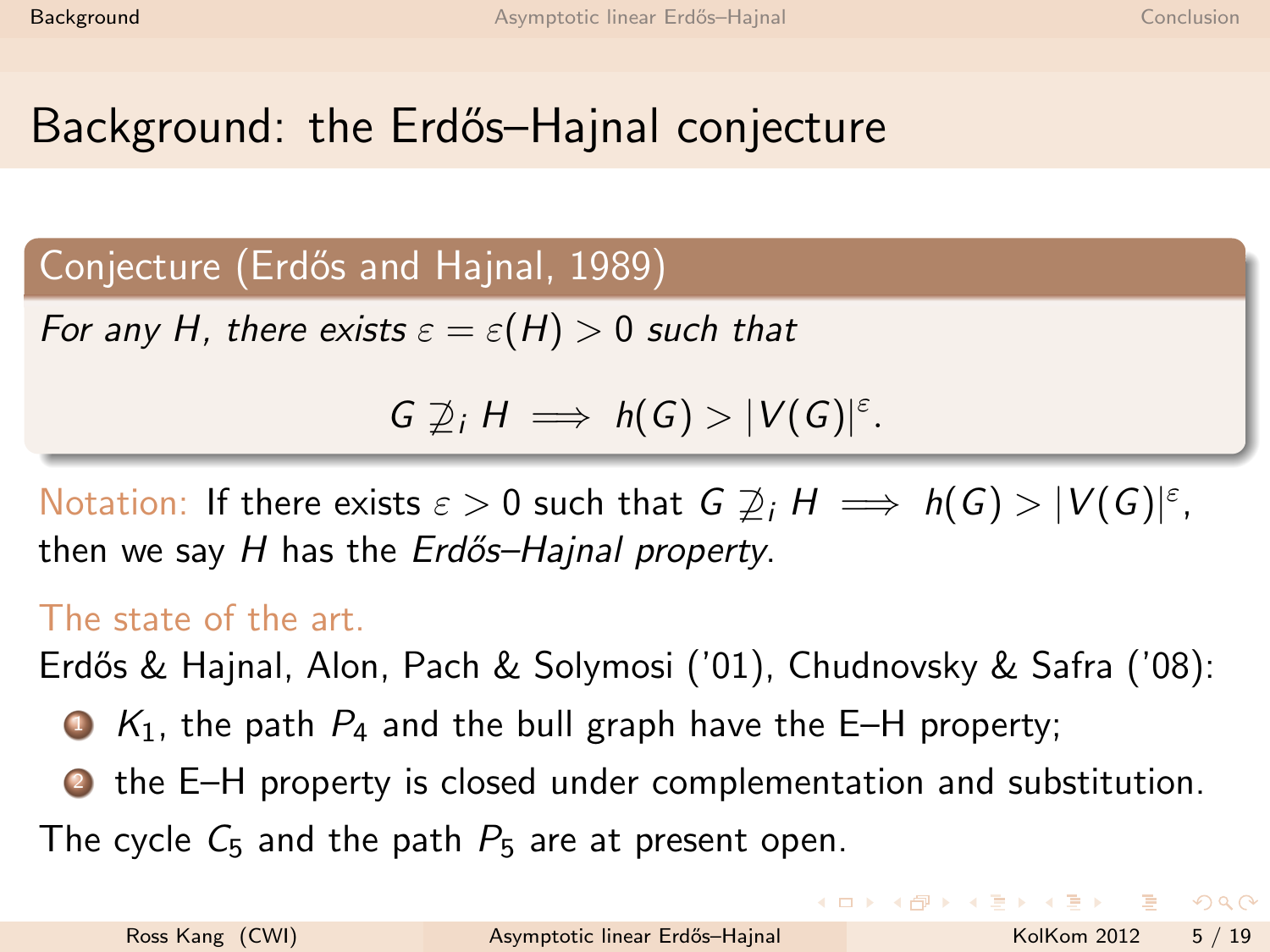### Notation:<sup>2</sup>

 $Forb(H) \equiv$  induced H-free graphs. Forb $(H)^n \equiv$  induced H-free graphs of order *n*.

Our approach towards the E–H conjecture has roots going back at least to Erdős, Kleitman & Rothschild ('76) on the asymptotic enumeration of  $K_k$ -free graphs, which sparked a rich and active line of research.

A basic method behind this programme is, e.g. for  $Forb(H)^n$ , to find some well-structured family  $Q \subseteq \mathsf{Forb}(H)^n$  and then show  $|Forb(H)^n|$  is close to  $|Q|$ .

 $^{2}$ Sometimes Forb $^{*}(H)$  is used instead of Forb $(H)$ .

 $\Omega$ 

イロト イ押 トイヨ トイヨ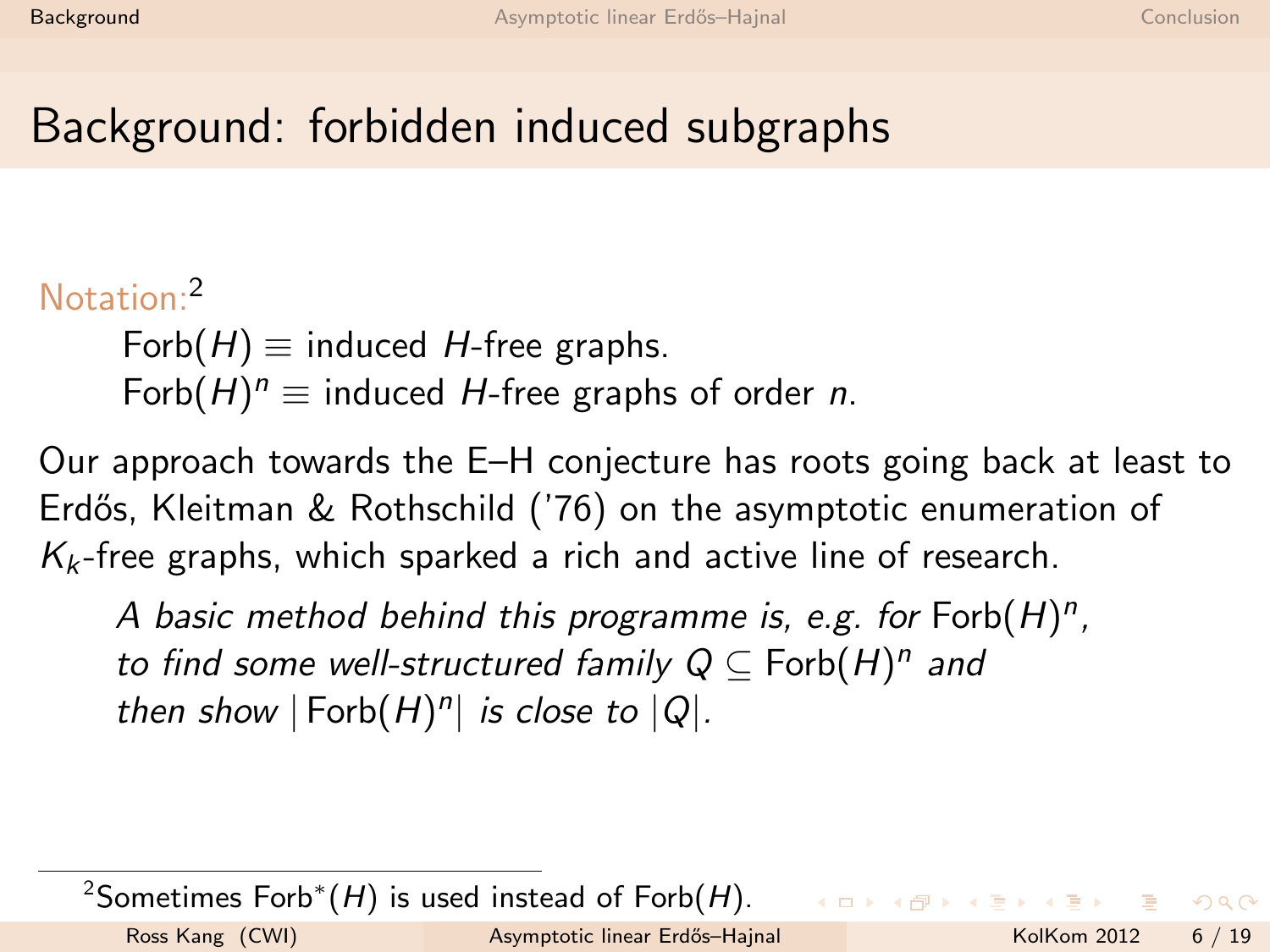Prömel & Steger ('92/3) implemented this method for  $Forb(H)^n$ :  $|\text{Forb}(H)^n|$  is governed by the *colouring number*  $\tau(H)$  of H, defined as the least t such that, for all a, b with  $a + b = t$ ,  $V(H)$  can be partitioned into a cliques and b stable sets.

There exist  $a',b'$  with  $a'+b'=\tau(H)-1$  so that  $V(H)$  does not admit a partition into a' cliques and b' stable sets. If  $V(G)$  can be partitioned into a' cliques and b' stable sets, then  $G \in \text{Forb}(H)$ . Partition  $[n]$  as follows:



with near equal-sized parts, edges arbitrary between parts.

 $\Omega$ 

 $(1 - 1)$   $(1 - 1)$   $(1 - 1)$   $(1 - 1)$   $(1 - 1)$   $(1 - 1)$   $(1 - 1)$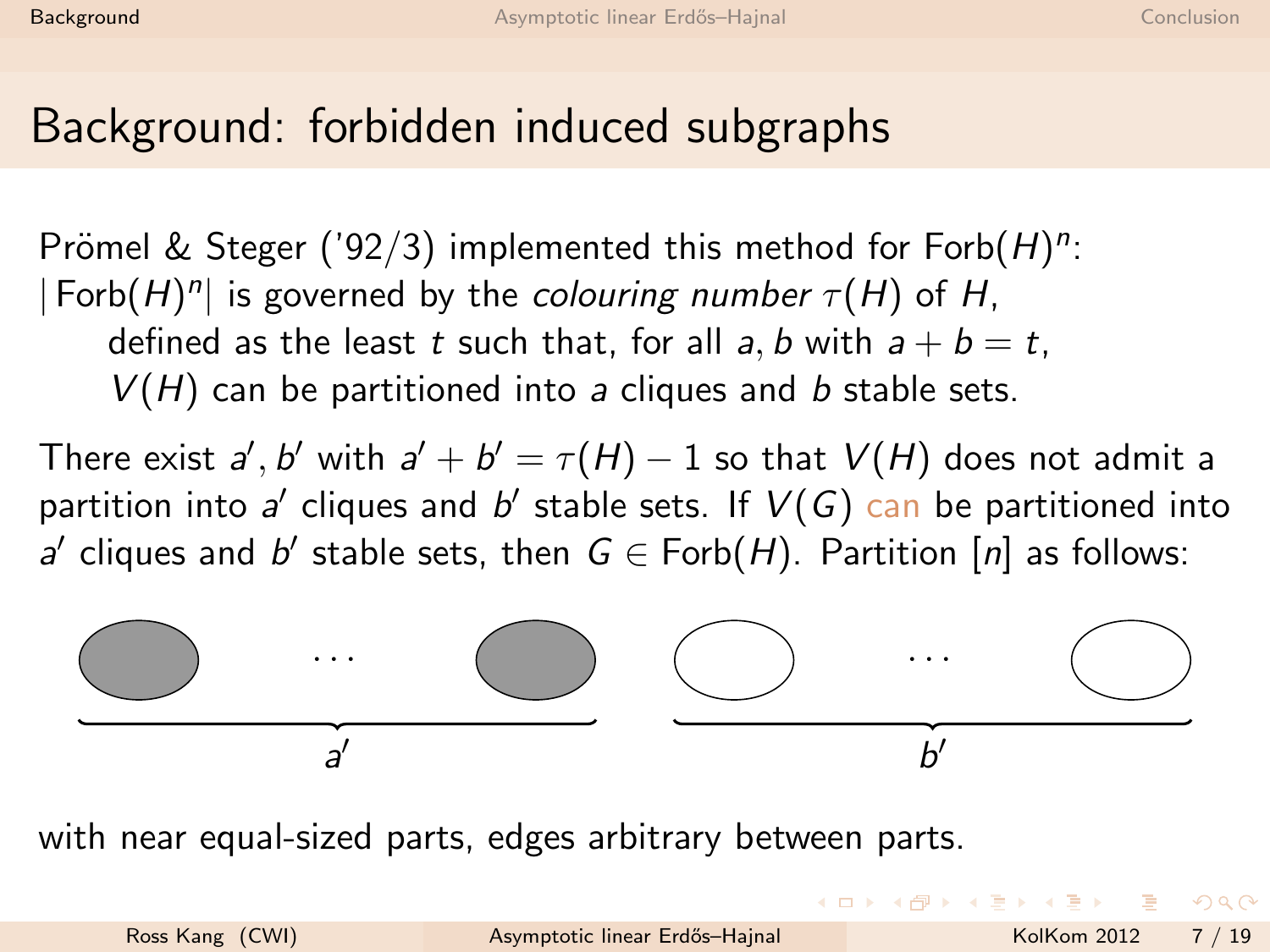

$$
|\operatorname{\mathsf{Forb}}(H)^n|\geq 2^{\left(1-\frac{1}{\tau(H)-1}+o(1)\right)\binom{n}{2}}.
$$

 $\leftarrow$ 

一本語

÷

 $2040$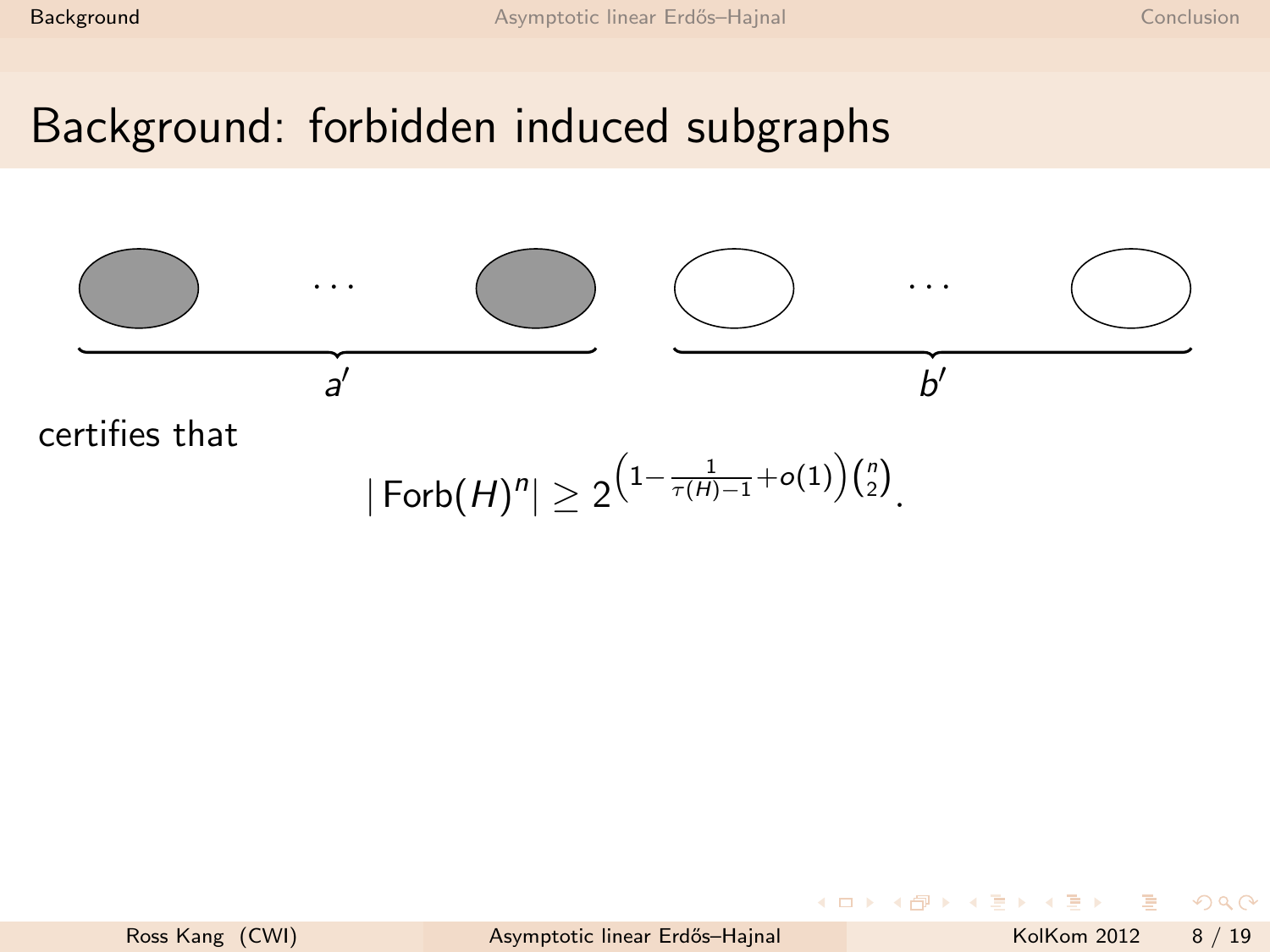

$$
|\operatorname{Forb}(H)^n| \geq 2^{\left(1 - \frac{1}{\tau(H) - 1} + o(1)\right)\binom{n}{2}}
$$

<span id="page-10-0"></span>.

Using Szemerédi's regularity lemma, Prömel & Steger showed

$$
|\operatorname{Forb}(H)^n|\leq 2^{\left(1-\frac{1}{\tau(H)-1}+o(1)\right)\binom{n}{2}}.
$$

An extension of this to all hereditary graph properties was obtained by, independently, Alekseev ('92) and Bollobás & Thomason ('95).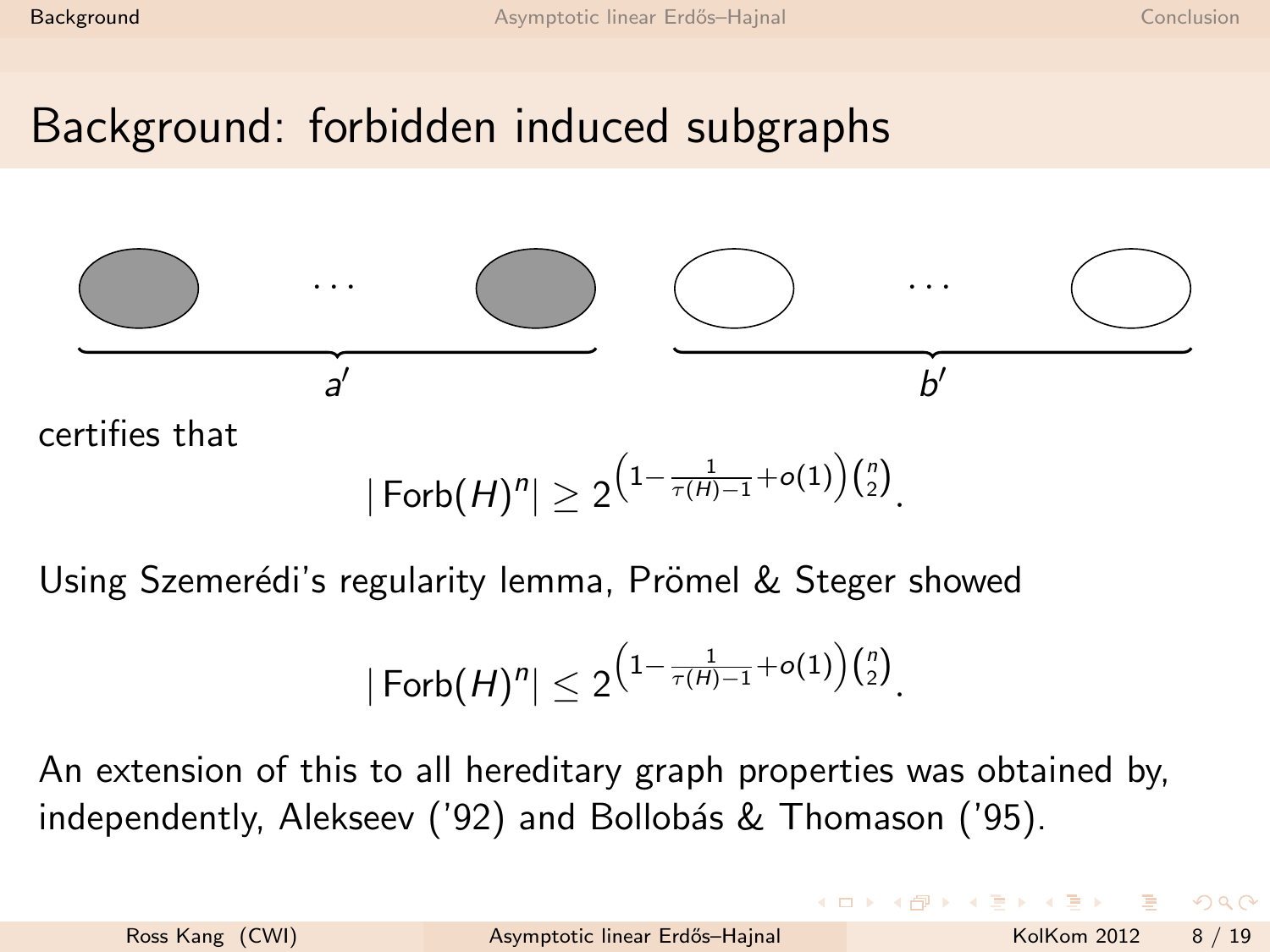## Asymptotic E–H: a strengthening of Prömel–Steger

There is a form of the E–H conjecture, with a flavour of the above asymptotic enumeration. If there exists  $\varepsilon = \varepsilon(H) > 0$  such that

<span id="page-11-0"></span>
$$
\frac{|\{G \in \text{Forb}(H)^n : h(G) \ge n^{\varepsilon}\}|}{|\text{Forb}(H)^n|} \to 1 \text{ as } n \to \infty,
$$

then we say  $H$  has the asymptotic Erdős–Hajnal property.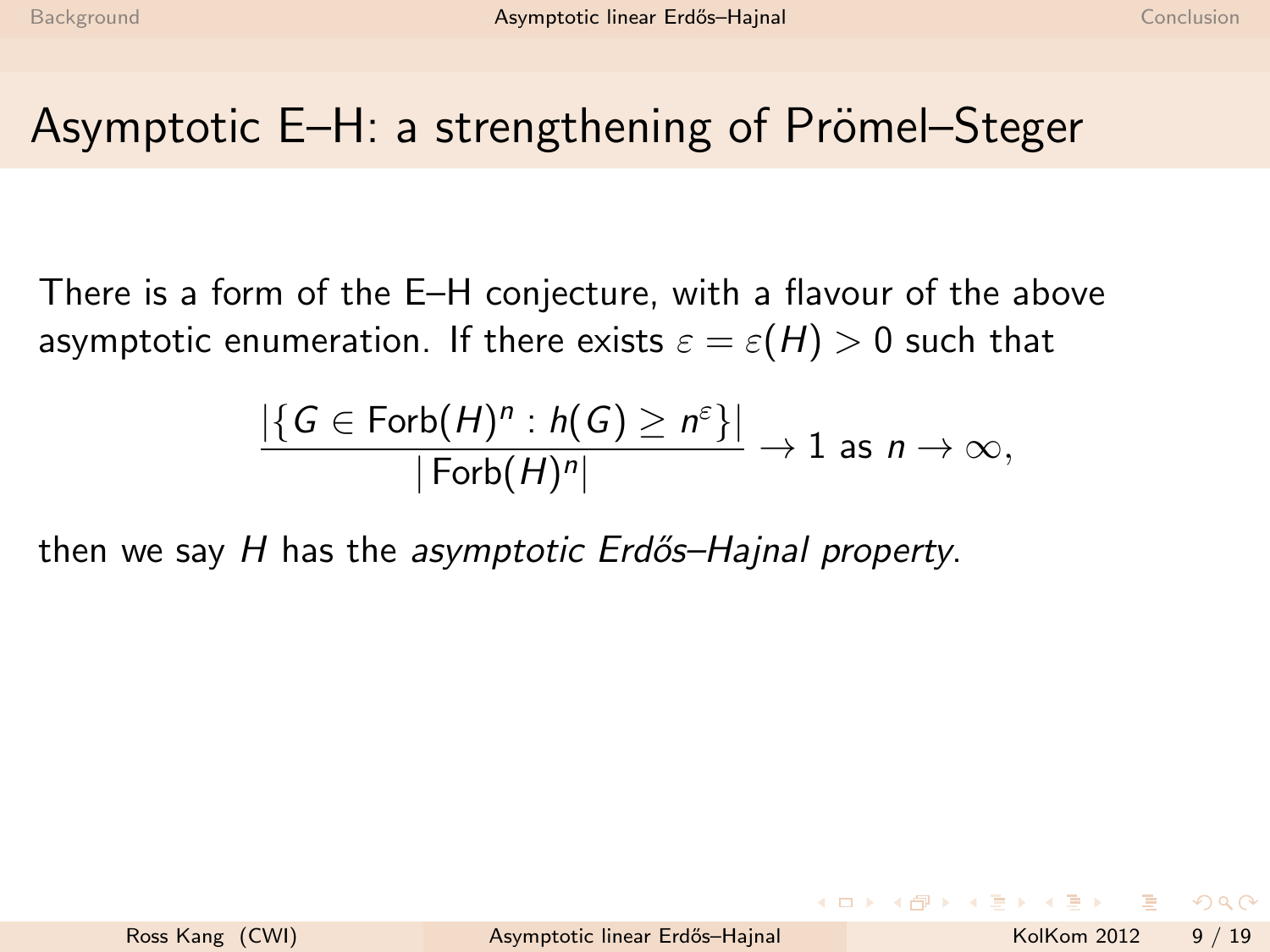## Asymptotic E–H: a strengthening of Prömel–Steger

There is a form of the E–H conjecture, with a flavour of the above asymptotic enumeration. If there exists  $\varepsilon = \varepsilon(H) > 0$  such that

$$
\frac{|\{G \in \text{Forb}(H)^n : h(G) \ge n^{\varepsilon}\}|}{|\text{Forb}(H)^n|} \to 1 \text{ as } n \to \infty,
$$

then we say  $H$  has the asymptotic Erdős–Hajnal property.

# Theorem (Loebl, Reed, Scott, Thomason, Thomassé, 2010) Every graph has the asymptotic E–H property.

They proved this by combining SRL with Chudnovsky & Safra's bull result.

 $\Omega$ 

イロト イ押ト イヨト イヨト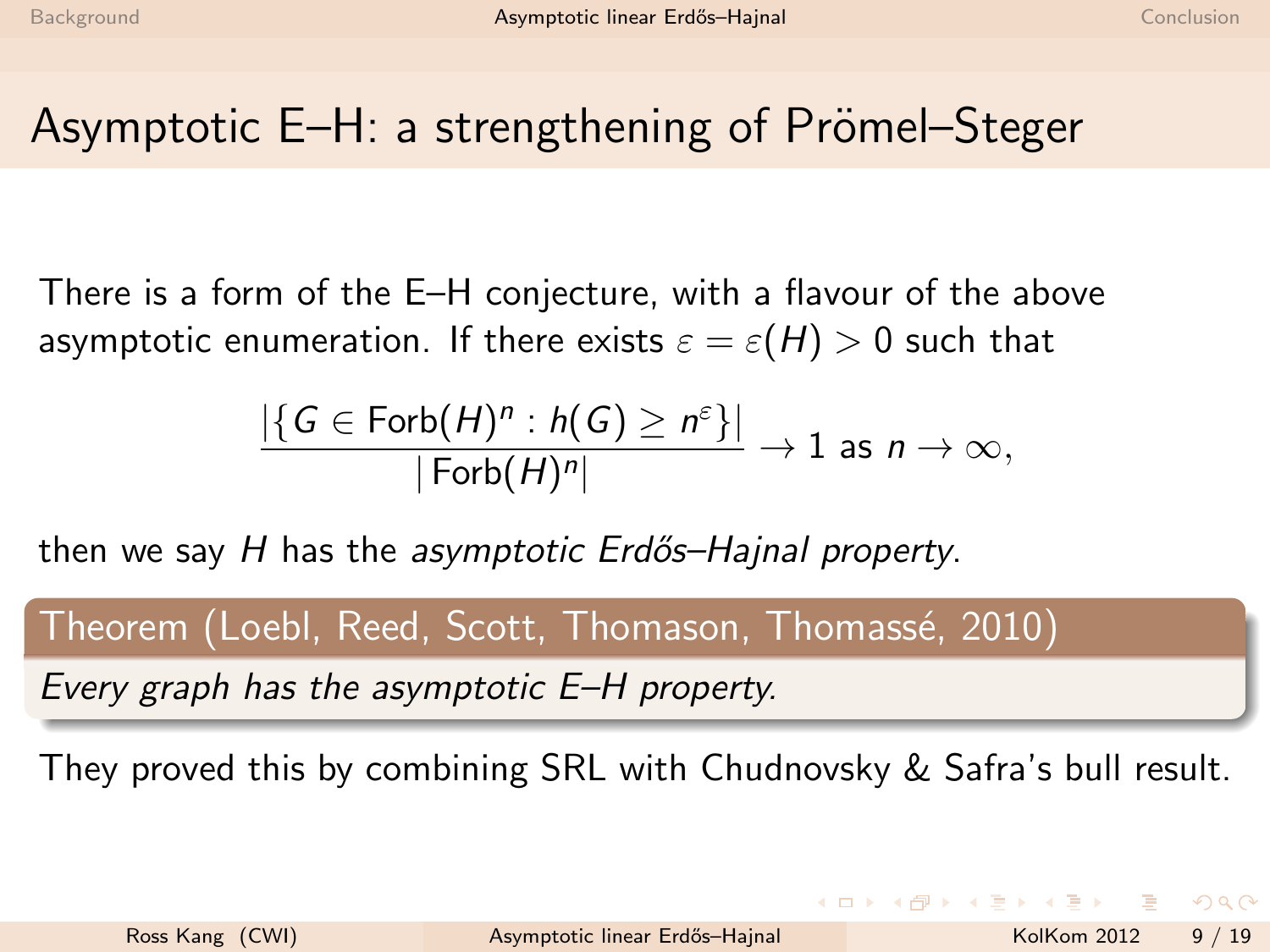

 $P_3$ : Forb $(P_3)$  is the class of disjoint unions of cliques  $\implies$  for almost all  $G \in \text{Forb}(P_3)^n$ ,  $h(G) = \Theta(n/\log n)$ .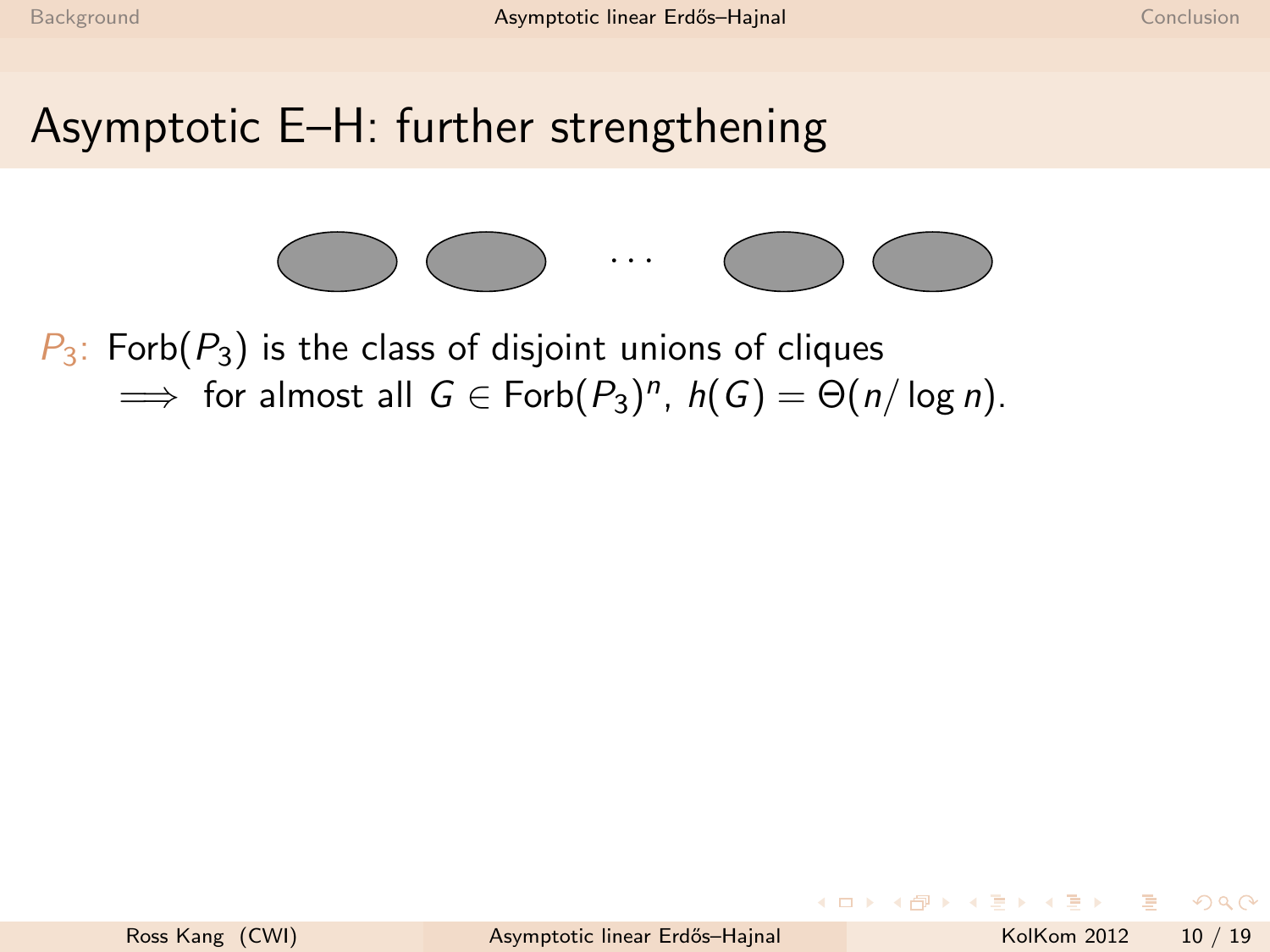

 $P_3$ : Forb $(P_3)$  is the class of disjoint unions of cliques  $\implies$  for almost all  $G \in \text{Forb}(P_3)^n$ ,  $h(G) = \Theta(n/\log n)$ .

- $C_4$ : The class of split graphs forms almost all of Forb $(C_4)$  $\implies$  for almost all  $G \in \text{Forb}(C_4)^n$ ,  $h(G) = \Theta(n)$ .
- $C_5$ : The class of generalised split graphs forms almost all of Forb $(C_5)$  $\implies$  for almost all  $G \in \text{Forb}(C_5)^n$ ,  $h(G) = \Theta(n)$ .



つへへ

 $\mathcal{A} \cap \mathcal{B} \rightarrow \mathcal{A} \ni \mathcal{B} \rightarrow \mathcal{A} \ni \mathcal{B}$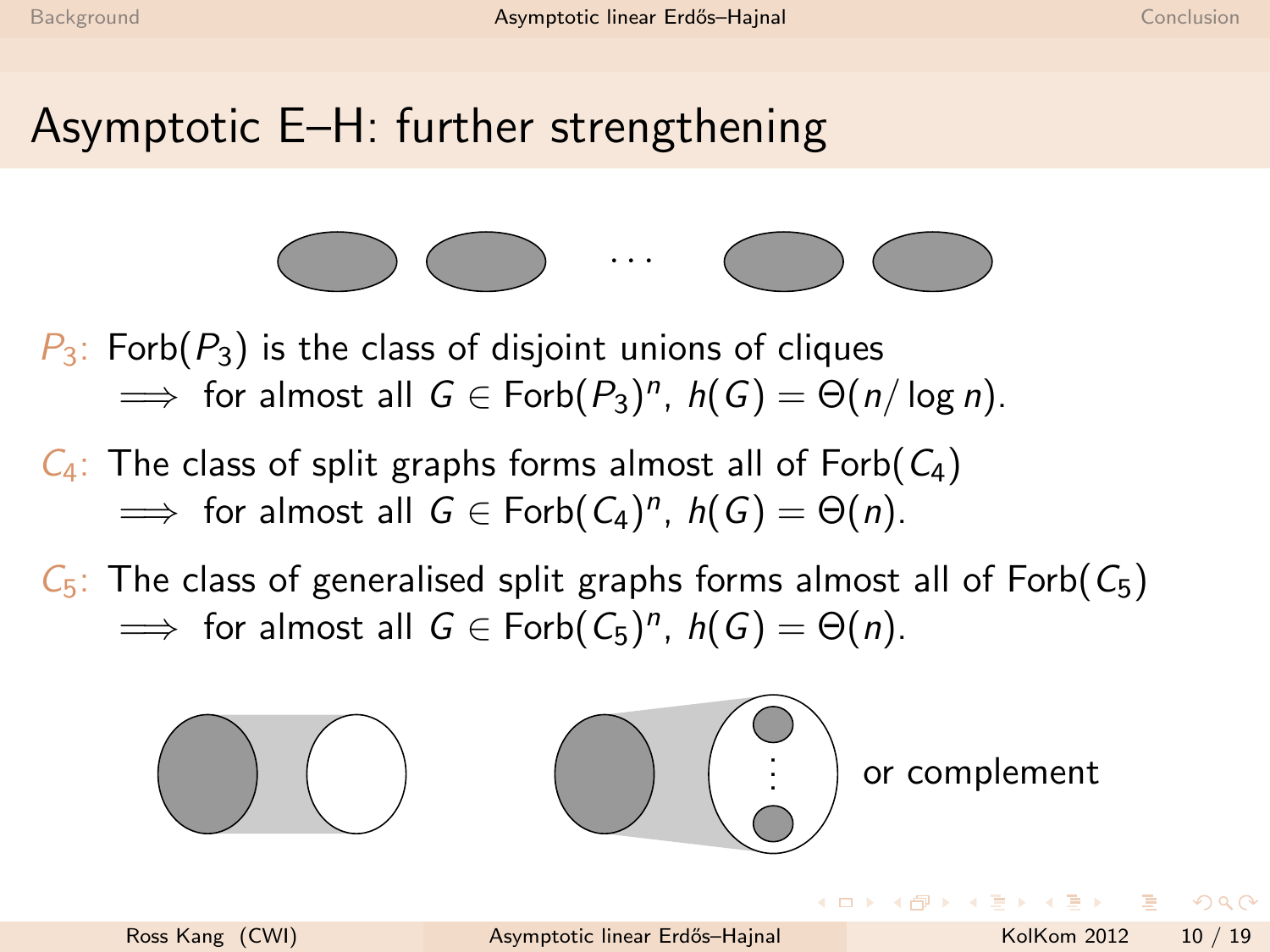A stronger asymptotic property: if there exists  $\hat{\varepsilon} = \hat{\varepsilon}(H) > 0$  such that

$$
\frac{|\{G \in \text{Forb}(H)^n : h(G) \geq \hat{\varepsilon}n\}|}{|\text{Forb}(H)^n|} \to 1 \text{ as } n \to \infty,
$$

then we say  $H$  has the asymptotic linear Erdős–Hajnal property.

 $\Omega$ 

イロト イ押ト イヨト イヨト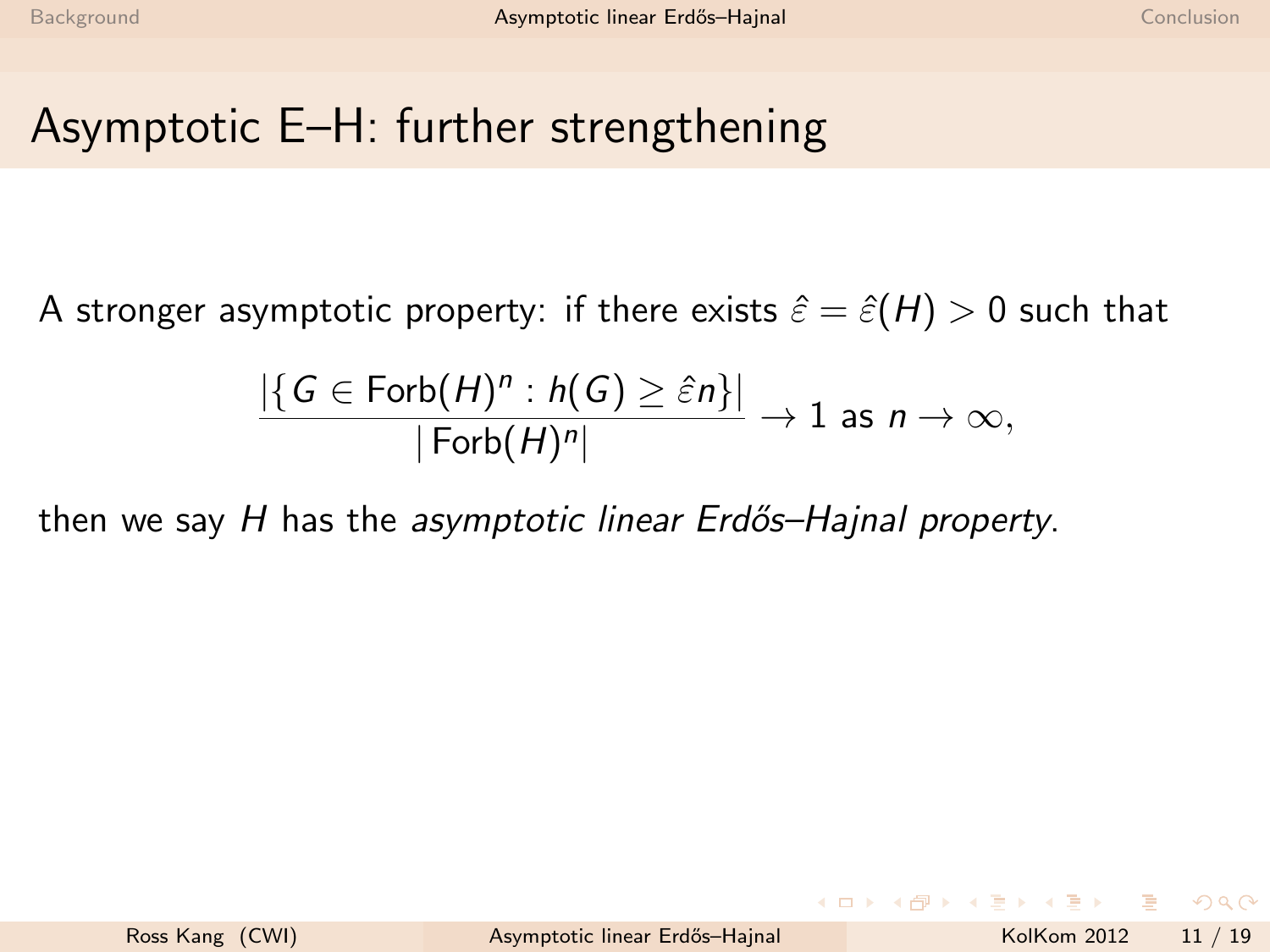A stronger asymptotic property: if there exists  $\hat{\varepsilon} = \hat{\varepsilon}(H) > 0$  such that

$$
\frac{|\{G \in \text{Forb}(H)^n : h(G) \geq \hat{\varepsilon}n\}|}{|\text{Forb}(H)^n|} \to 1 \text{ as } n \to \infty,
$$

then we say  $H$  has the asymptotic linear Erdős–Hajnal property.

NB:  $C_4$  and  $C_5$  have asymptotic linear E–H property, while  $P_3$  does not.

What graphs have the asymptotic linear E–H property?

Apart from  $P_3$  and  $P_4$ ?

KET KEN KEN (EN 1900)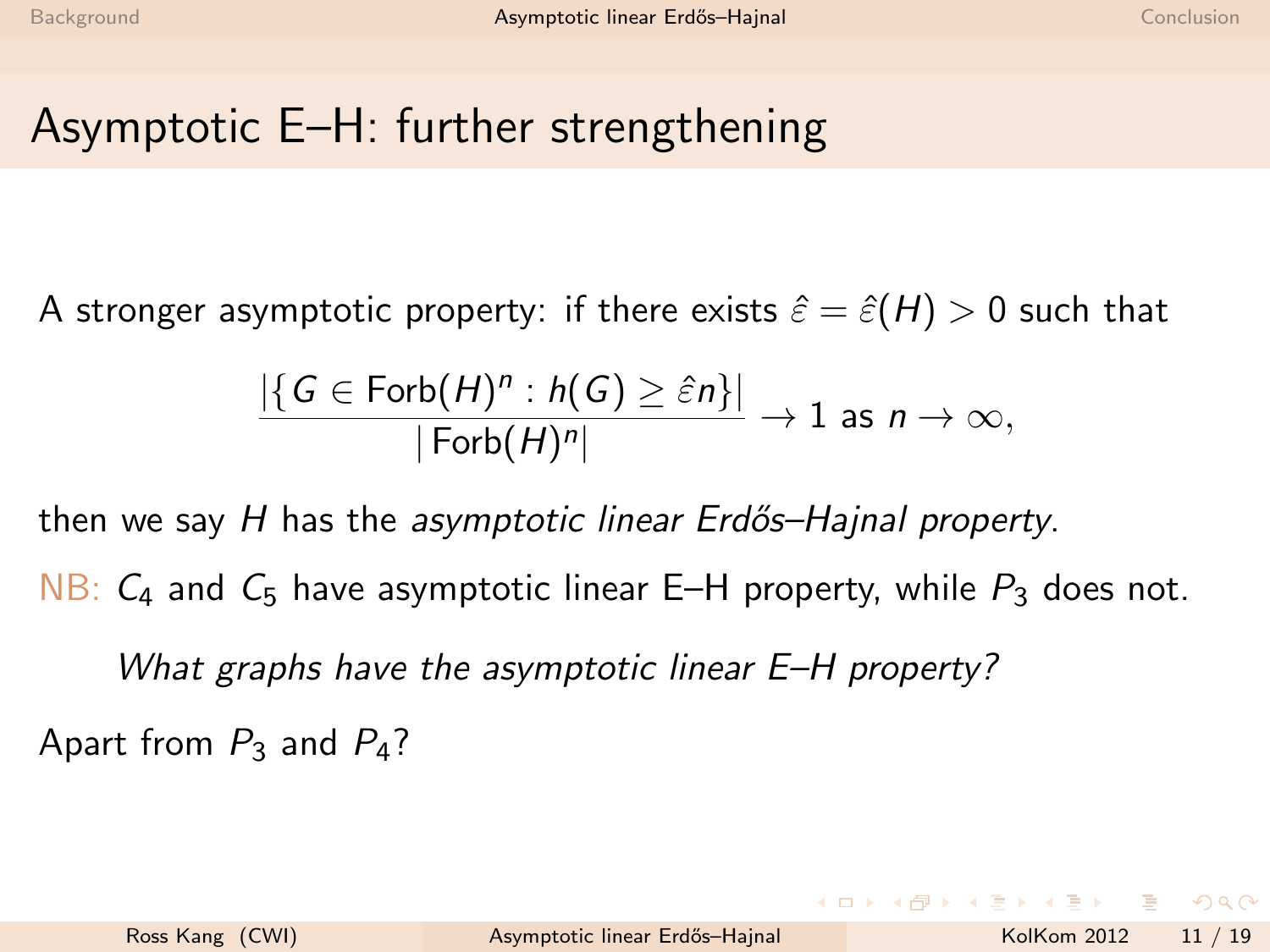## Asymptotic linear E–H: main theorem

### We "almost" answer this question.

### Theorem  $(K, McDiarmid, Reed, Scott, 2012+)$

Almost every graph has the asymptotic linear E–H property.

"Almost every graph" here should read "A.a.s.  $G_{1/2}^n$ ".

 $\Omega$ 

 $\mathcal{A} \oplus \mathcal{B} \rightarrow \mathcal{A} \oplus \mathcal{B} \rightarrow \mathcal{A} \oplus \mathcal{B} \rightarrow \mathcal{B}$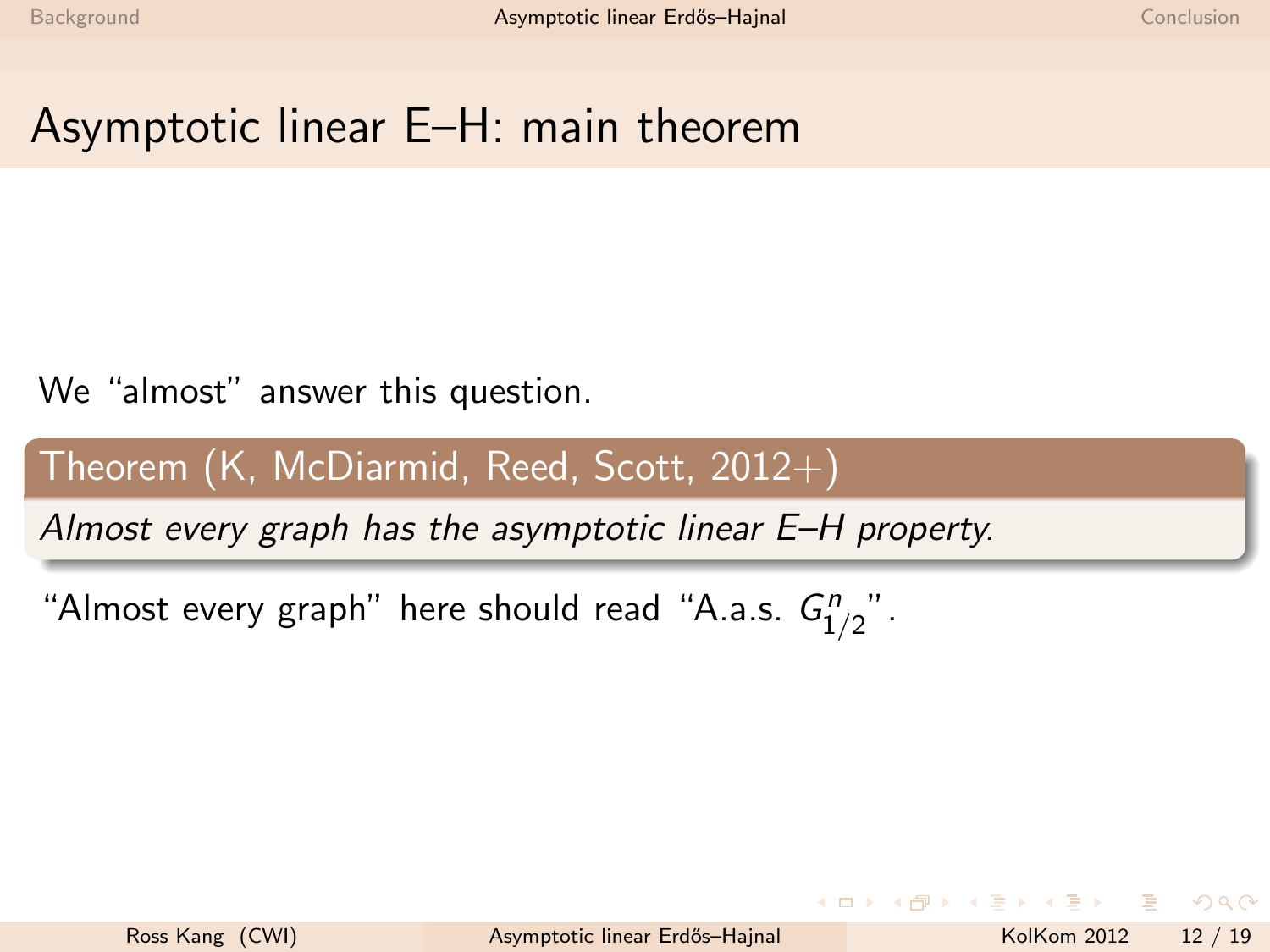# Asymptotic linear E–H: proof outline

### Theorem  $(K, McDiarmid, Reed, Scott, 2012+)$

Almost every graph has the asymptotic linear E–H property.

The proof depends on a variant colouring number  $\tau_1(H)$  described later. It naturally breaks into two parts.

 $\Omega$ 

母 ト イヨ ト イヨ ト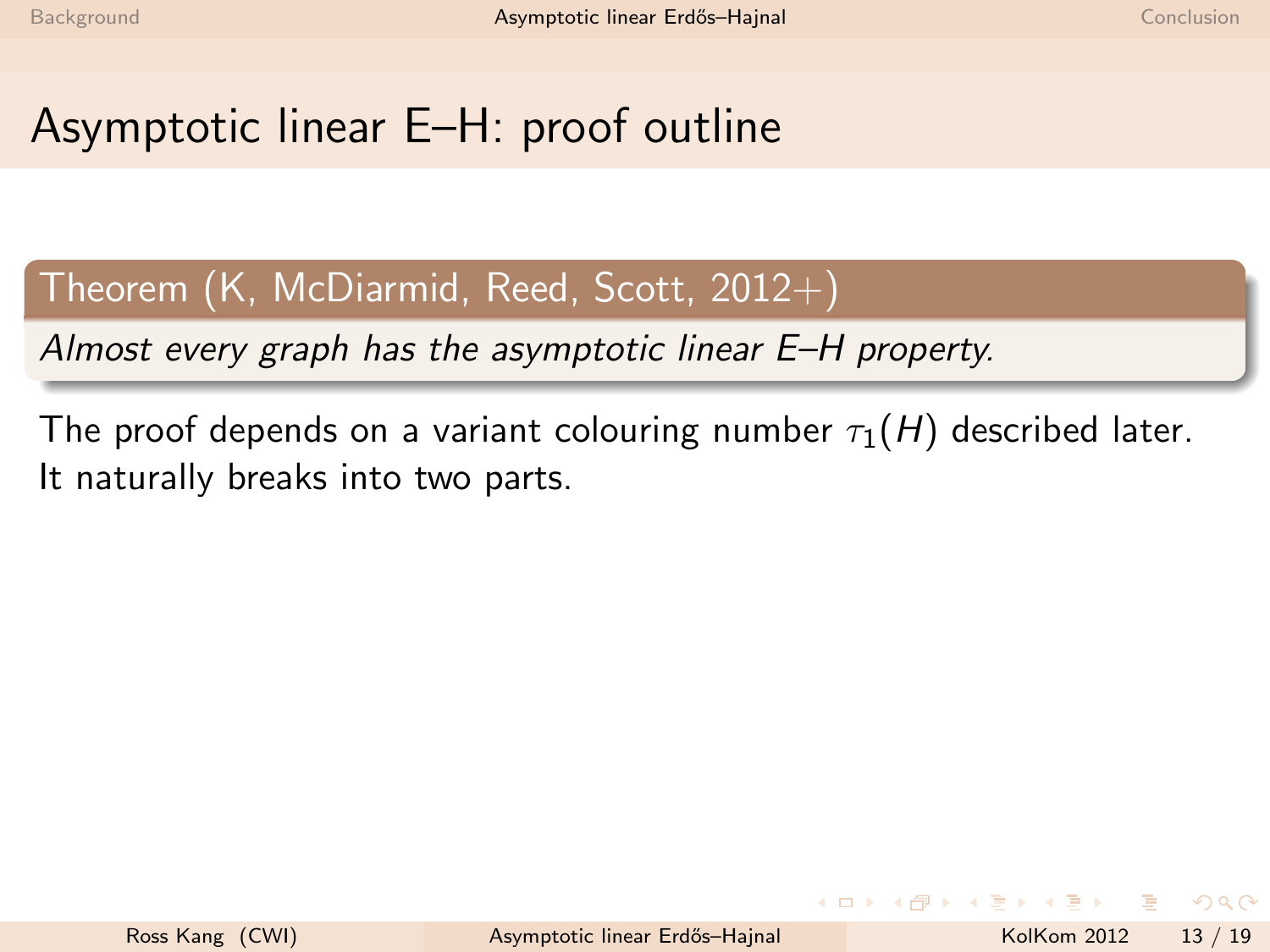# Asymptotic linear E–H: proof outline

### Theorem  $(K, McDiarmid, Reed, Scott, 2012+)$

Almost every graph has the asymptotic linear E–H property.

The proof depends on a variant colouring number  $\tau_1(H)$  described later. It naturally breaks into two parts.

#### Lemma

For almost every H,  $\tau_1(H) < \tau(H)$ , i.e.  $\tau_1(G_{1/2}^n) < \tau(G_{1/2}^n)$  a.a.s.

 $\Omega$ 

 $\left\{ \begin{array}{ccc} 1 & 0 & 0 \\ 0 & 1 & 0 \end{array} \right.$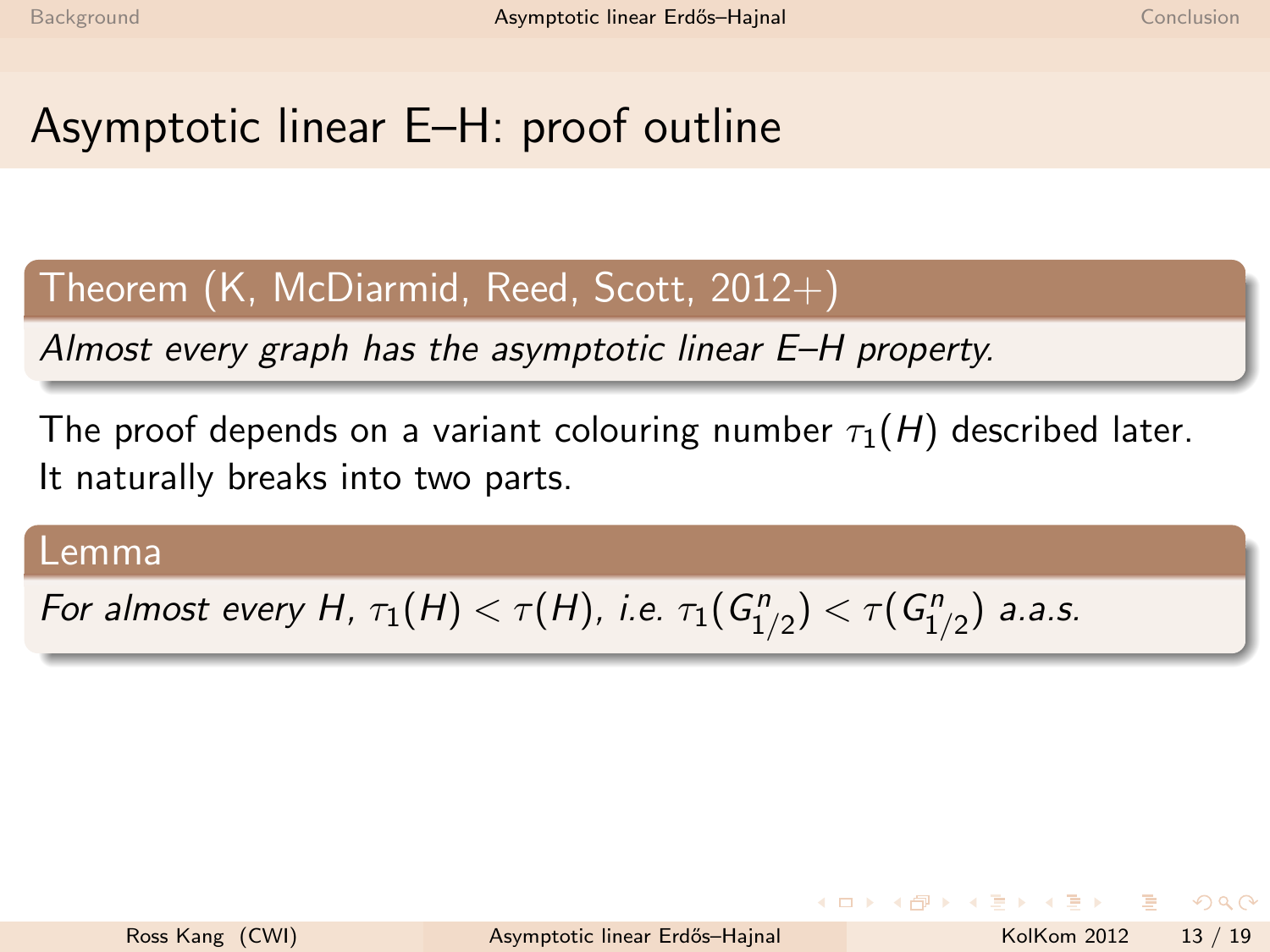# Asymptotic linear E–H: proof outline

### Theorem  $(K, McDiarmid, Reed, Scott, 2012+)$

Almost every graph has the asymptotic linear E–H property.

The proof depends on a variant colouring number  $\tau_1(H)$  described later. It naturally breaks into two parts.

#### Lemma

For almost every H,  $\tau_1(H) < \tau(H)$ , i.e.  $\tau_1(G_{1/2}^n) < \tau(G_{1/2}^n)$  a.a.s.

#### Lemma

 $\tau_1(H) < \tau(H) \implies H$  has the asymptotic linear E–H property.

<span id="page-20-0"></span> $\Omega$ 

 $A \cup B \rightarrow A \oplus B \rightarrow A \oplus B \rightarrow A \oplus B \rightarrow B$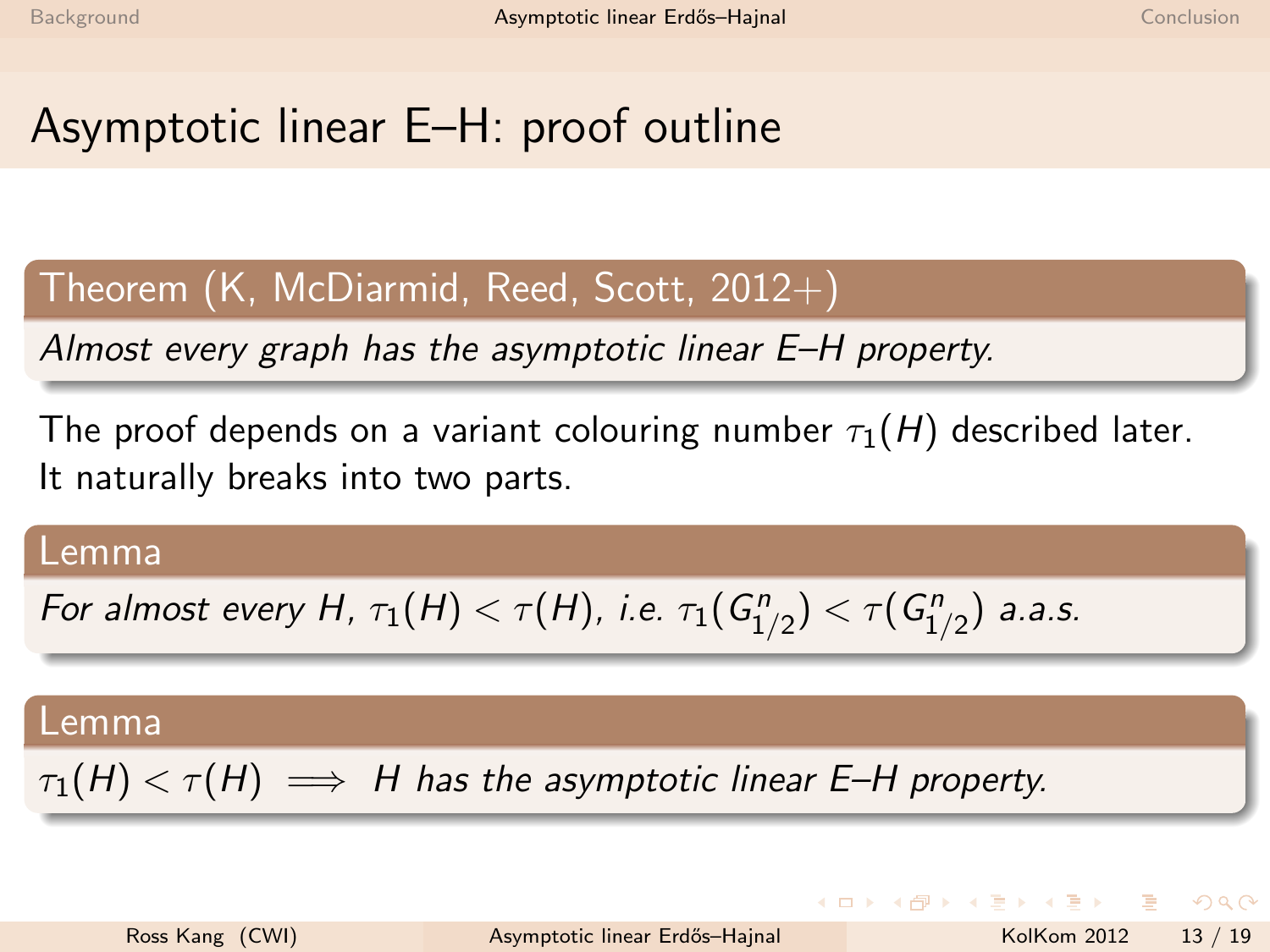### Asymptotic linear E–H: a variant colouring number

Recall  $\tau(H)$  is the least t such that, for all  $t_1, t_2$  with  $t_1 + t_2 = t$ ,  $V(H)$  can be partitioned into  $t_1$  cliques and  $t_2$  stable sets.

We define a family  $\mathcal{F}_1$  of six graph classes:



<span id="page-21-0"></span>The  $\mathcal{F}_1$ -colouring number  $\tau_1(H)$  of H is the least t such that, for all  $t_1, t_2, t_3, t_4, t_5, t_6$  with  $t_1 + \cdots + t_6 = t$ ,  $V(H)$  can be partitioned into  $t_1$   $\mathcal{B}_1$ ['s](#page-20-0), [.](#page-21-0).., and  $t_6$  $t_6$   $\mathcal{B}_6$ 's.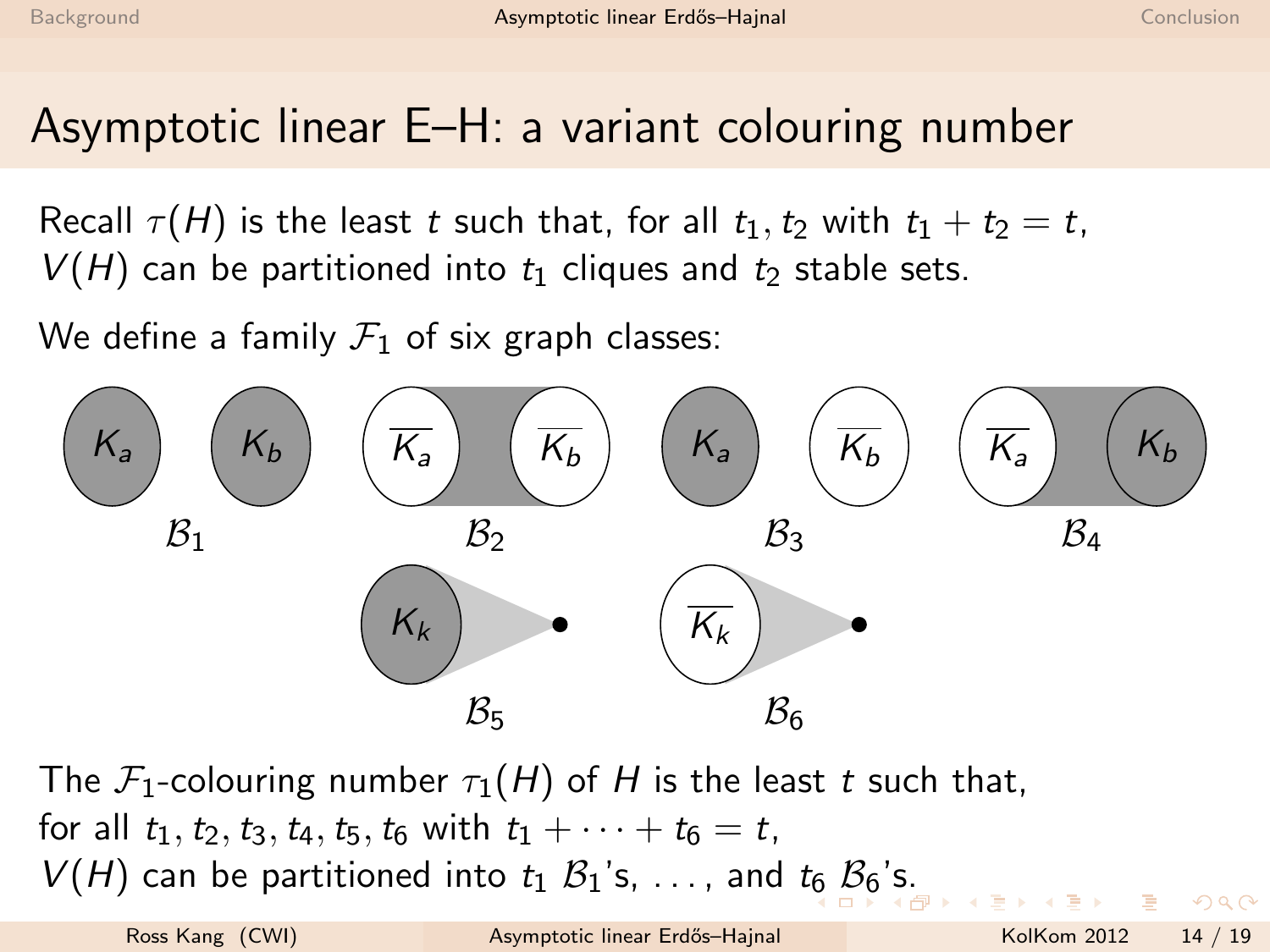### Asymptotic linear E–H: a variant colouring number

Note the class of stable sets is a subclass of each of  $B_2$ ,  $B_4$ ,  $B_6$ . Also the class of cliques is a subclass of each of  $B_1$ ,  $B_3$ ,  $B_5$ .



<span id="page-22-0"></span> $\implies \tau_1(H) \leq \tau(H)$  for any graph H.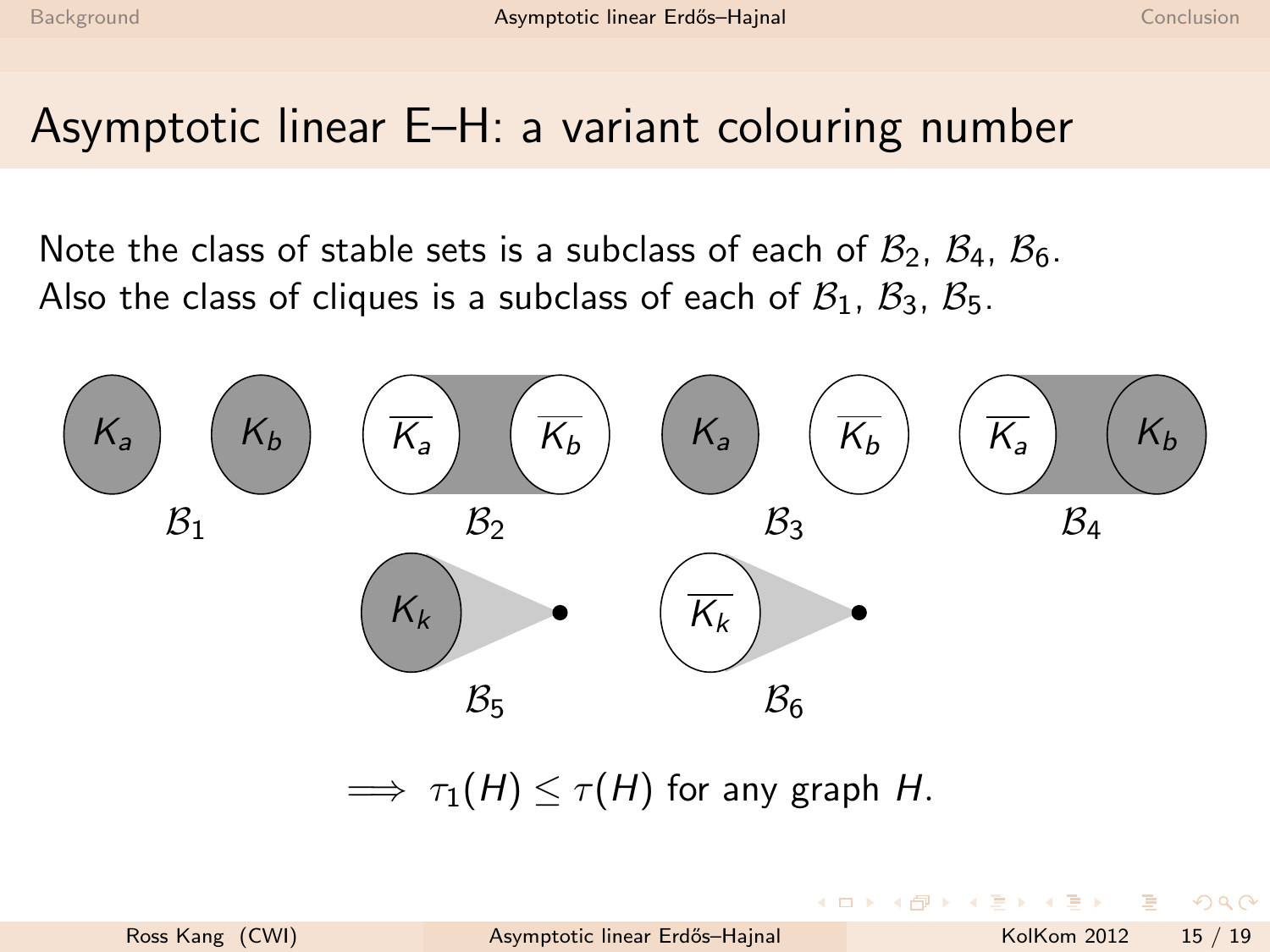# Asymptotic linear E–H: the first random part

#### Lemma

For almost every H, 
$$
\tau_1(H) < \tau(H)
$$
, i.e.  $\tau_1(G_{1/2}^n) < \tau(G_{1/2}^n)$  a.a.s.

To prove this random graphs part, we define yet another variant colouring number  $\tau_2$ .

Then, by straightforward reductions, it suffices to prove that

$$
\chi(G_{1/2}^n) - \tau_2(G_{1/2}^n) = \Omega\left(\frac{n}{(\log n)^2}\right),\,
$$

with the aid of recent methodology (of Panagiotou & Steger (2009) and Fountoulakis, K & McDiarmid (2010)) to colour random graphs.

 $\Omega$ 

イロト イ押ト イヨト イヨト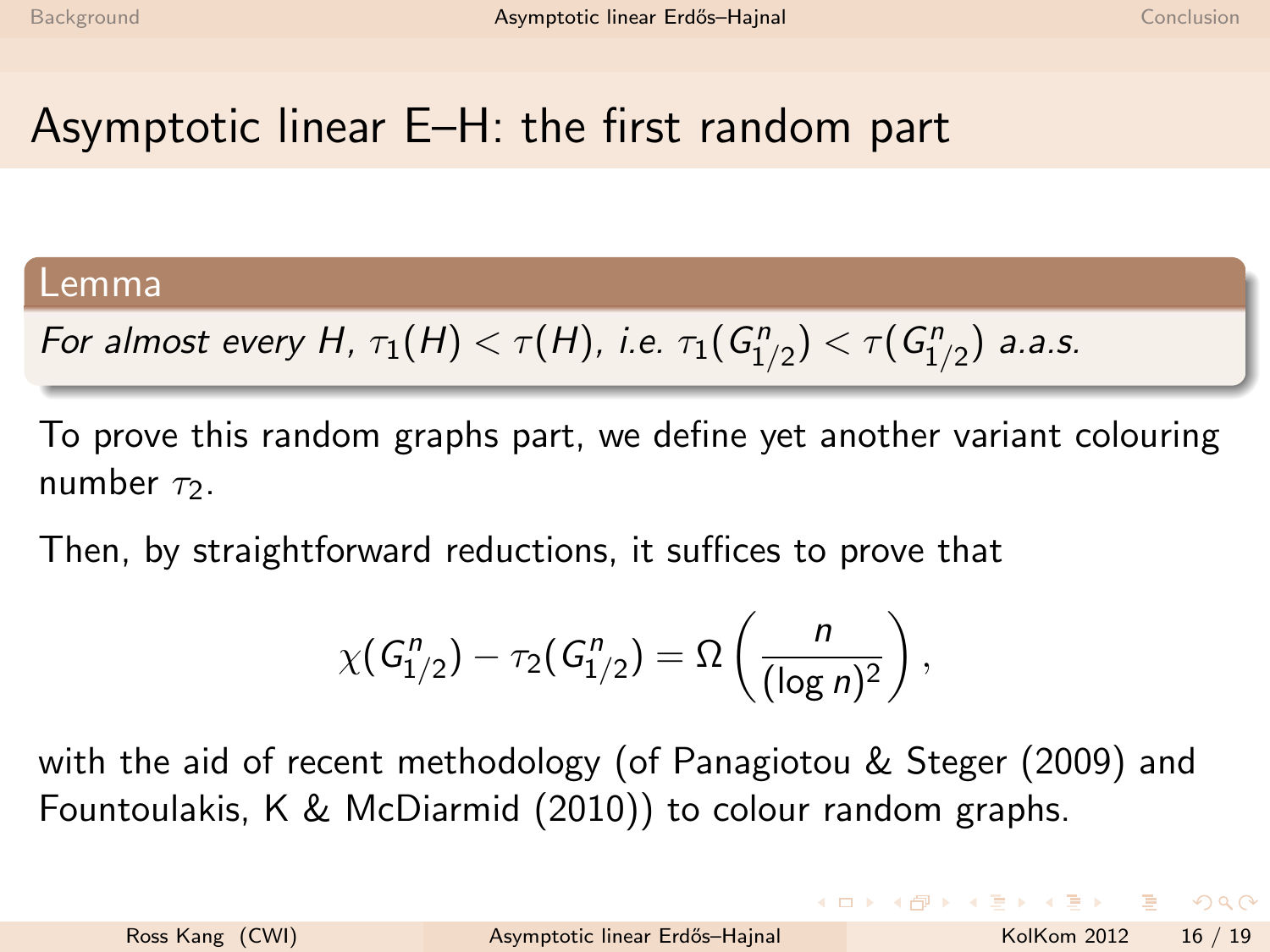## Asymptotic linear E–H: another variant colouring number

Let  $\mathcal{F}_2$  be four "balanced" versions of the six graph classes:



The  $\mathcal{F}_2$ -colouring number  $\tau_2(H)$  of H is the least t such that, for all  $t_1, t_2, t_3, t_4$  with  $t_1 + t_2 + t_3 + t_4 = t$ ,  $V(H)$  can be partitioned into  $t_1$   $\tilde{\mathcal{B}}_1$ 's, ..., and  $t_4$   $\tilde{\mathcal{B}}_4$ 's.

 $\Omega$ 

母 ト イヨ ト イヨ ト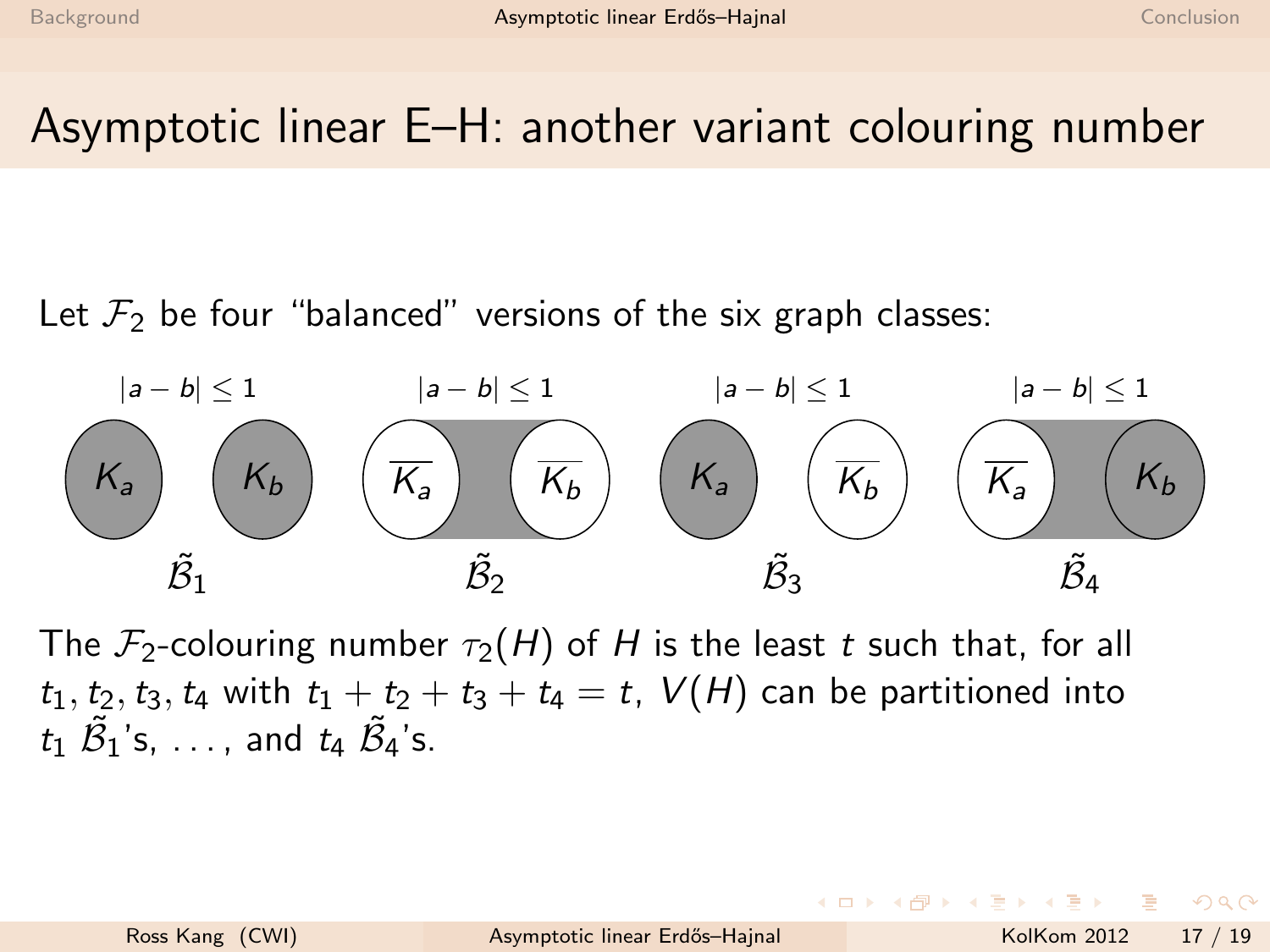# Asymptotic linear E–H: the second random part

#### Lemma

 $\tau_1(H) < \tau(H) \implies H$  has the asymptotic linear E–H property.

This second part of the main result follows from another application of SRL and another structural lemma (that does not require bull).

#### Lemma

Let  $k = |V(H)|$  and  $c = 1/2R(k)$  where  $R()$  denotes the Ramsey number. If G is a graph of order  $n \geq \max\{R(k^2 + k), 2(R(k) + k^2 + k)\}$ , then it contains either

- a homogeneous set of size cn, or
- an induced copy of a "balanced" member of  $\mathcal{F}_1$  of order 2k or 2k + 1.

**KOD KARD KED KED E MAA**